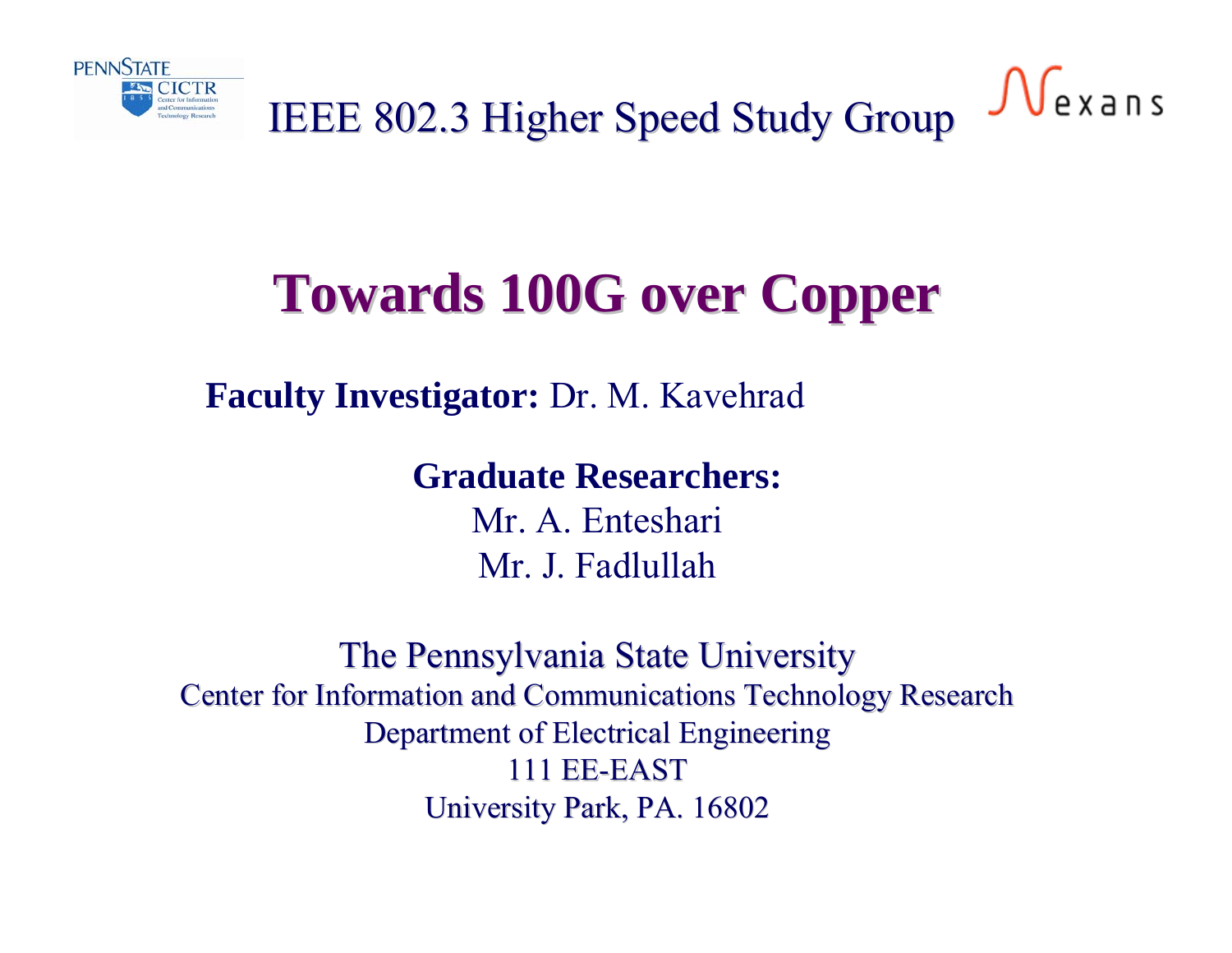



# **Outline Outline**

- Capacity calculation  $\rightarrow$ CAT-7A 50m and 100m
- Pre-coding
	- $\rightarrow$ Tomlinson-Harashima pre-coding (THP)
- Trellis coded modulation (TCM)
- Low-density parity check codes (LDPC)
- Interference cancellation
	- $\rightarrow$ Echo cancellation
	- $\rightarrow$ X-Talk cancellation
- Conclusions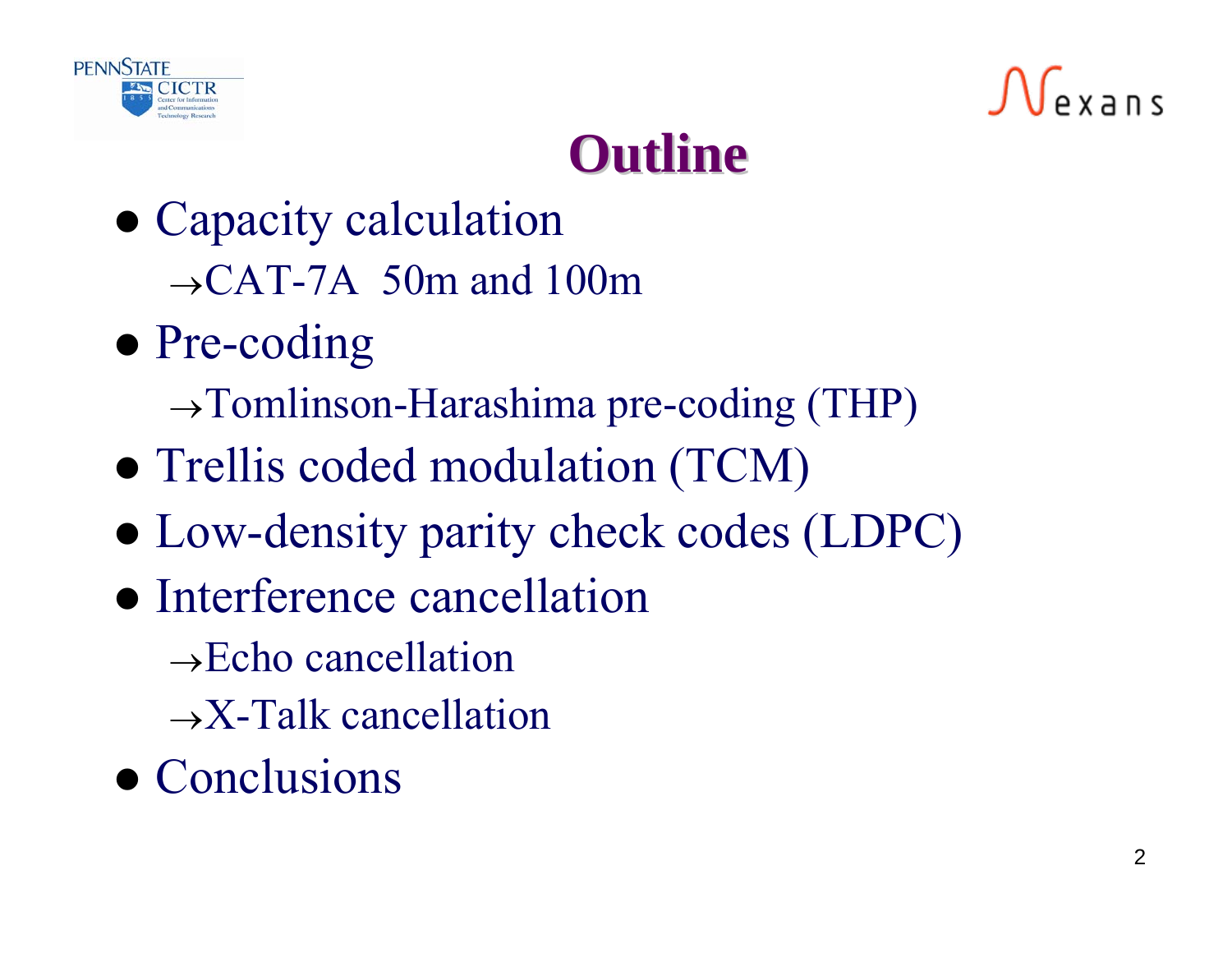

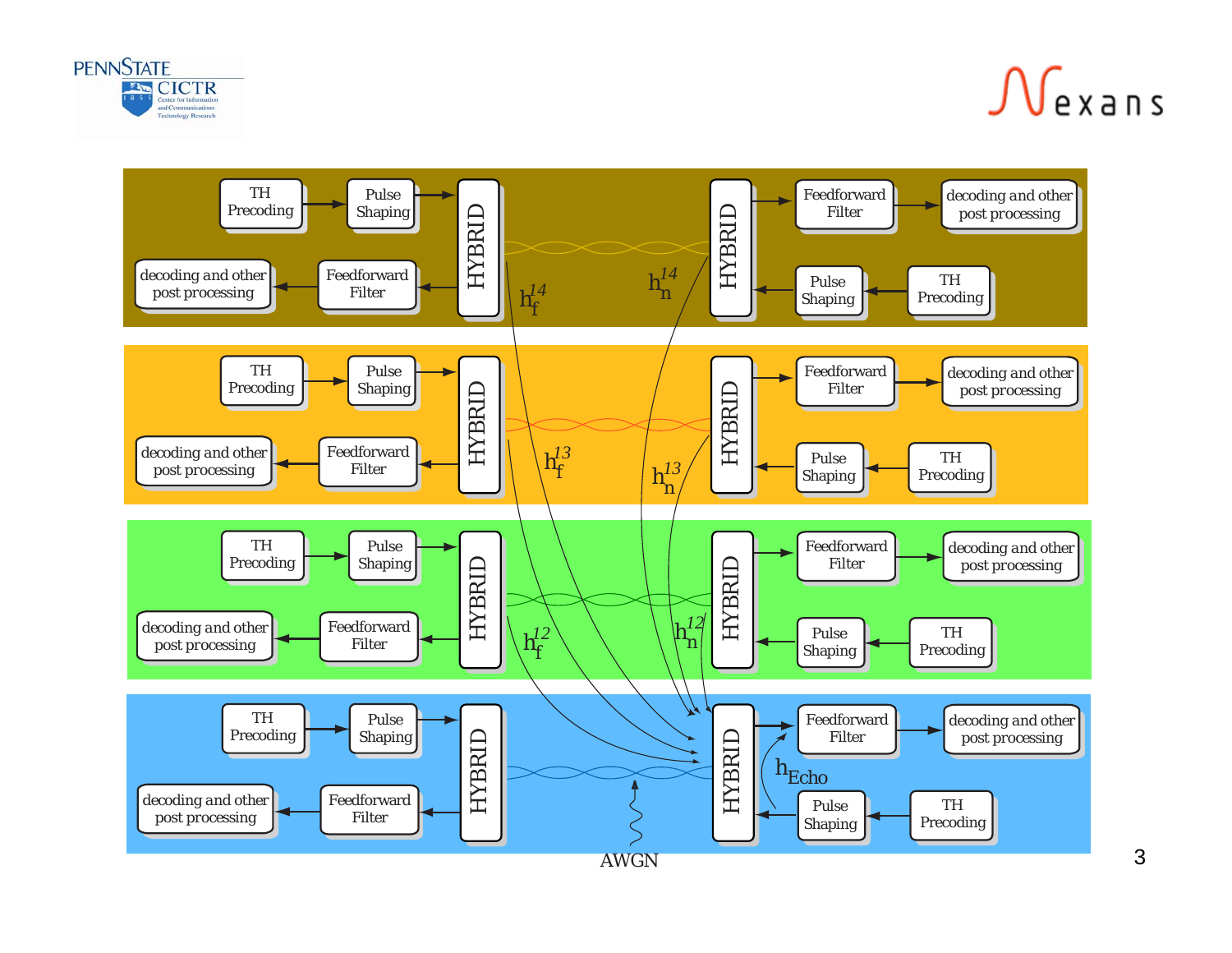

### **Shannon Capacity Calculations**

- Using measured data on CAT-7A, channel capacity is presented in  $\rightarrow$  Theoretical AWGN Channel:  $C = W \log_2 \left( 1 + \frac{S}{N} \right)$ 
	- $\rightarrow$  Single-carrier capacity assuming coding gain  $g_c \sim$  5 dB and  $SER=10^{-12}$ .
	- $\rightarrow$  Water-filling capacity assuming a coding gain of approximately 5dB and SER=10-12:

$$
b_m = \max_{g_n} \sum_{n=1}^{N} \frac{1}{2} \log_2 \left( 1 + \frac{\text{SNR}_n}{\Gamma} \right)
$$
  
s.t 
$$
\sum_{n=1}^{N} \varepsilon_n = N \overline{\varepsilon}_x
$$

 $\sqrt{P}$  x ans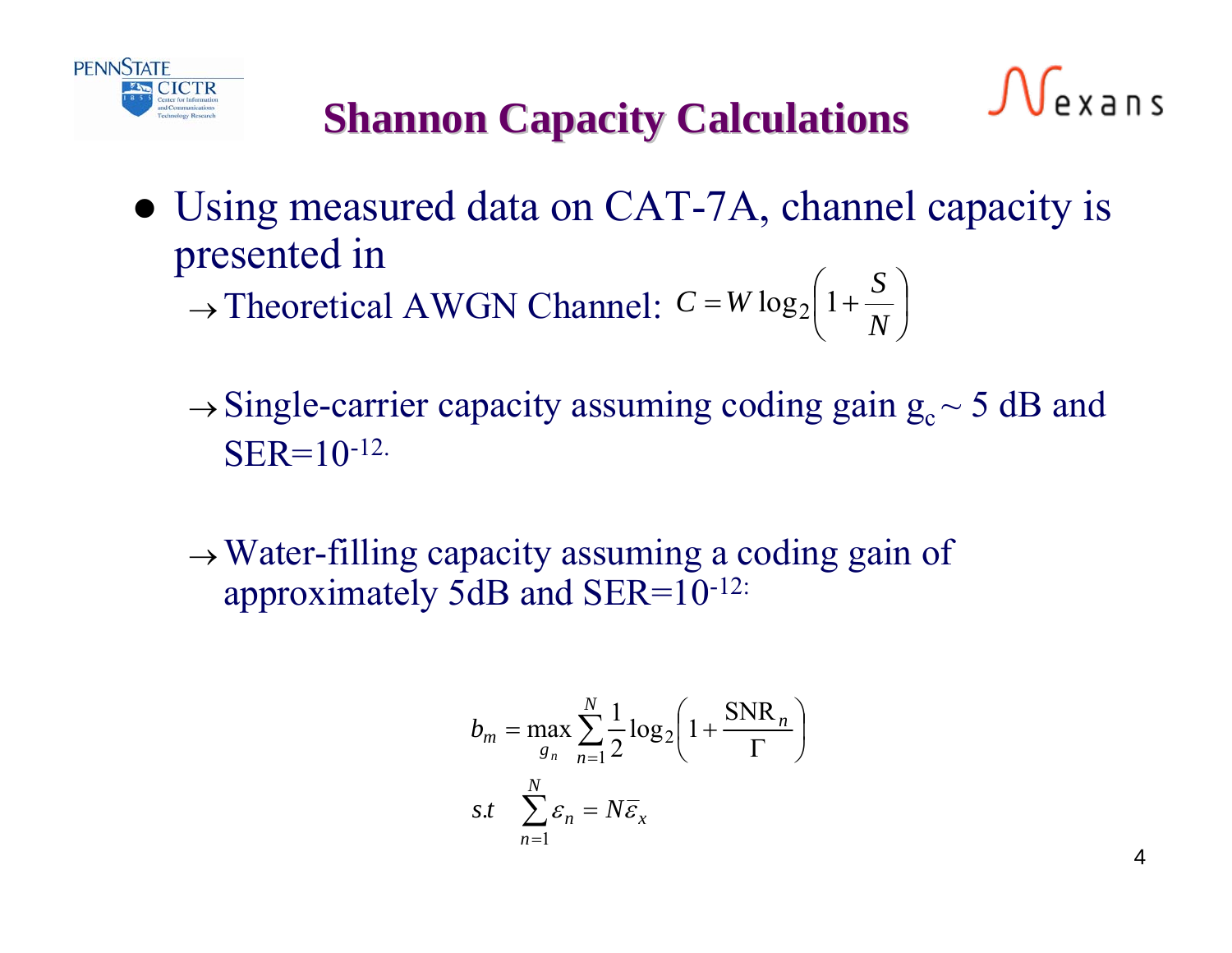



# **Capacity Calculations Capacity Calculations**

| Modulation                         | M-PAM                    |
|------------------------------------|--------------------------|
| <b>Pulse Shaping</b>               | <b>Raised Cosine</b>     |
| Interference Canceller             | N.L.M.S                  |
| <b>Launch Power</b>                | $10$ dBm                 |
| <b>Mean Background Noise Level</b> | $-165$ and $-150$ dBm/Hz |
| <b>Load Resistance</b>             | $100 \Omega$             |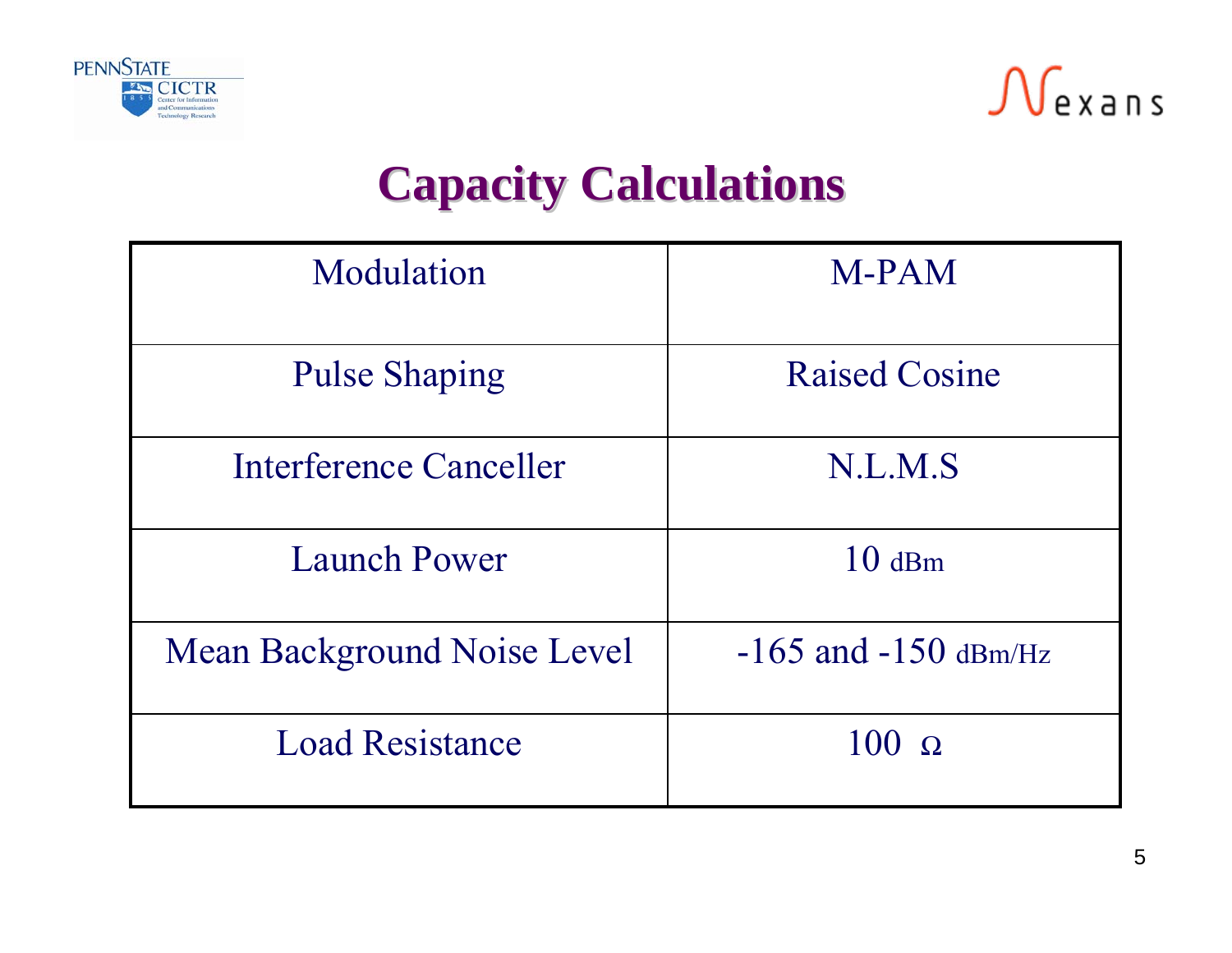

#### **Characteristics of CAT Characteristics of CAT-7A**

#### CAT-7A: 50m



#### CAT-7A: 100m



 $\bigcap$ exans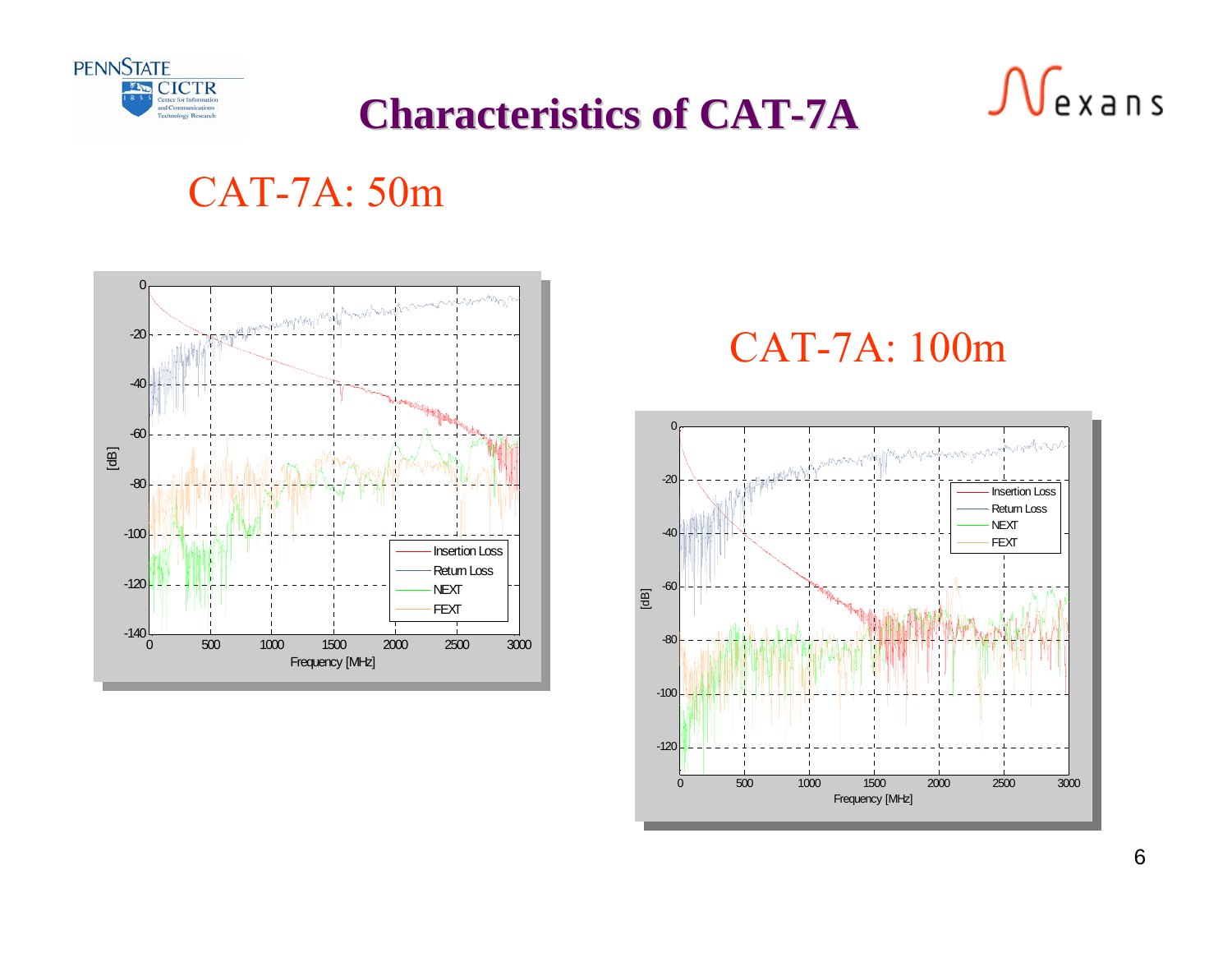

#### **Shannon Capacity per Pair on CAT-7A**

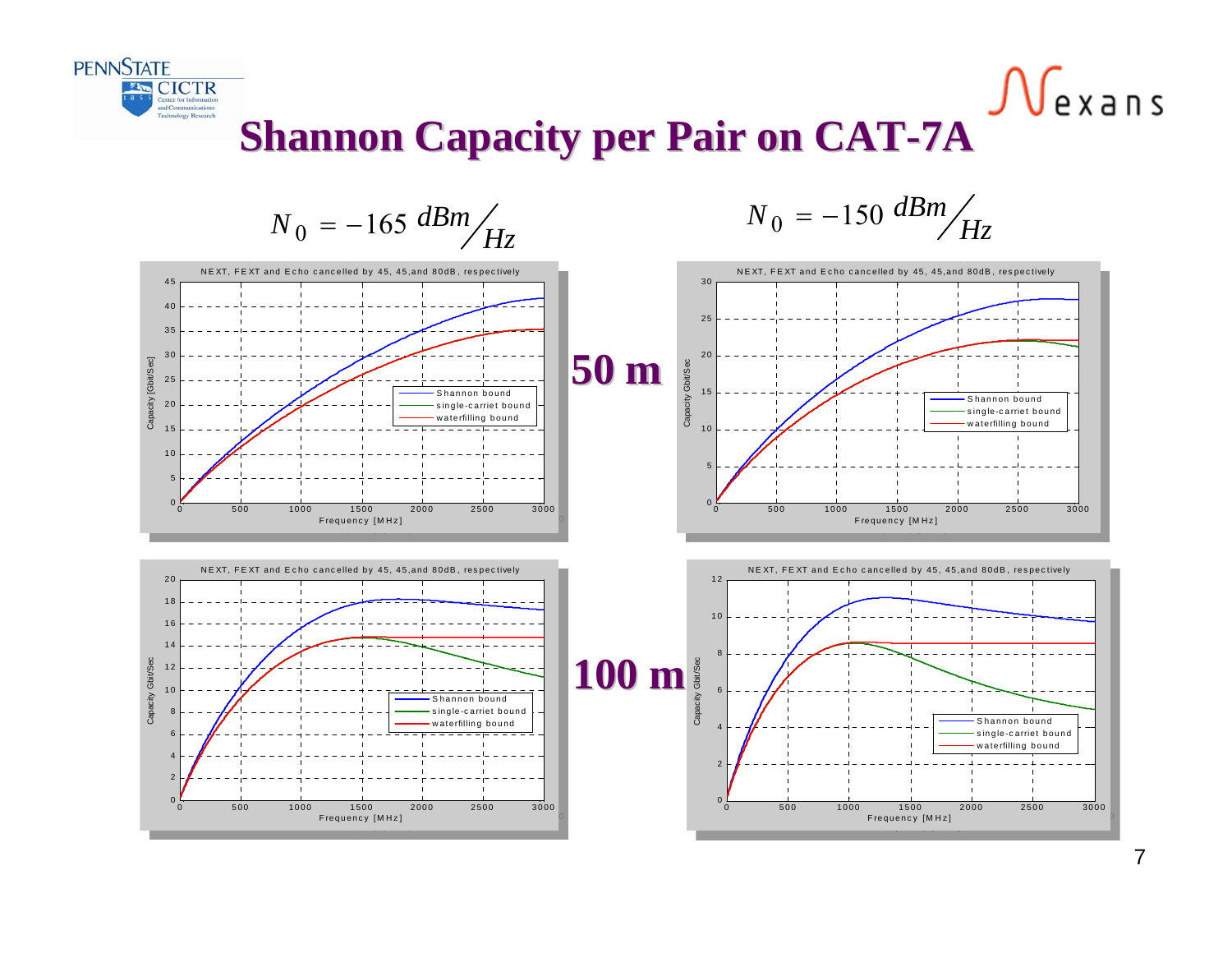

#### **Towards 100G/100m Towards 100G/100m**

- $\bullet$ There is a gap between current spectrum of 100m cable and the estimated lower bound.
- $\bullet$  Assuming optimum bandwidth of about 2.5GHz, symbol rates up to 5 GSym/Sec are possible for 25Gbps on each pair; a total of 100 Gbps bit rate.
- $\bullet$  To achieve 25Gbps, each symbol should carry at least 5 bits; 32-PAM. This complicates A/D and D/A conversions; thus for now; more than a few level PAM is not practical [1].

"*The implementation of a 10GBASE-T PHY chip in a commercially available CMOS process requires significant innovation in communication theory, analog mixed-signal design, and DSP design"*

 $\bullet$  Work is underway on VLSI implementation of high-speed data converters:

> *"*20 GS/s 8 b ADC with a 1 MB memory in 0.18 μ m CMOS ", Poulton et. al., Agilent, IS SCC'03.



 $\int e x a \cdot s$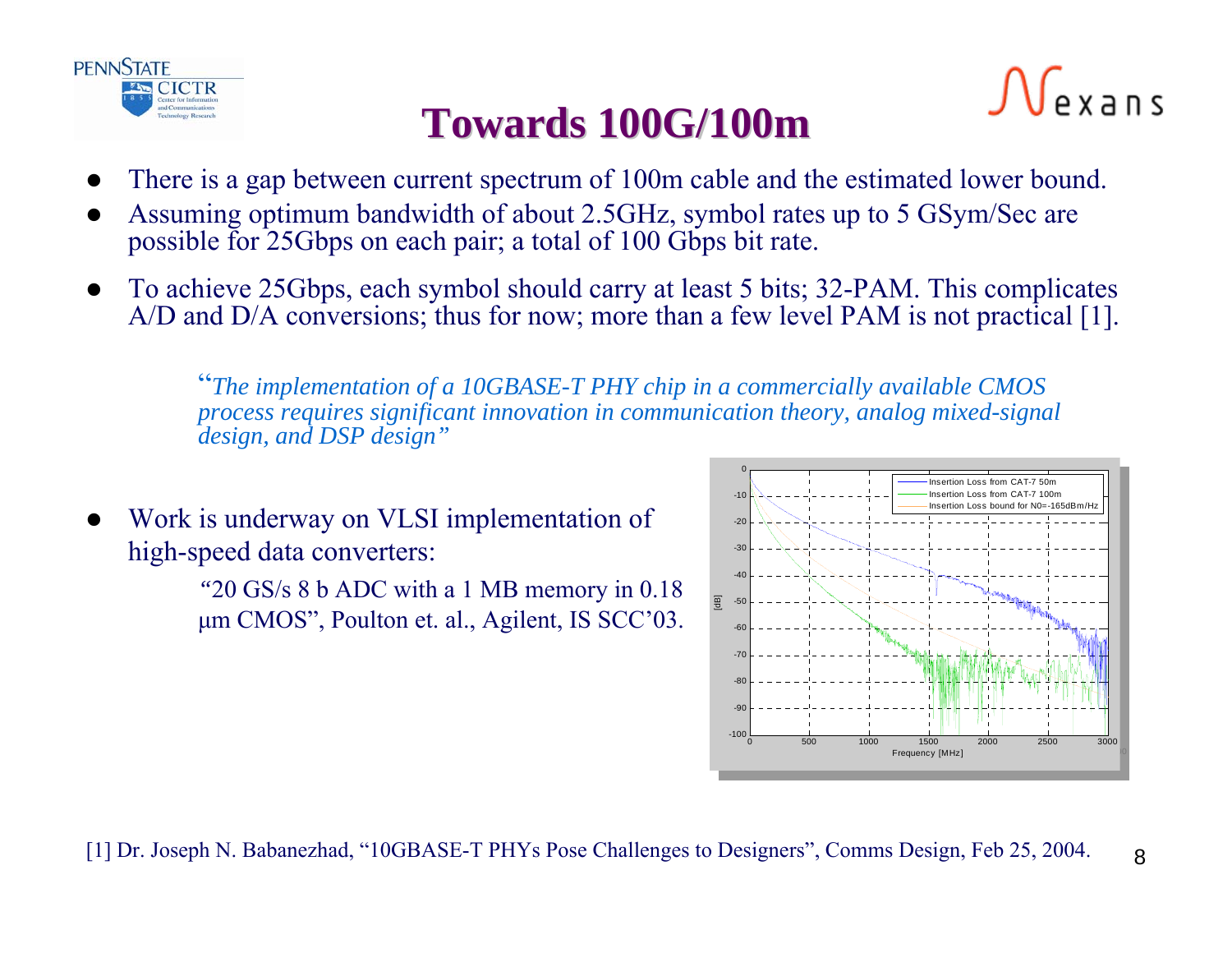

#### **Pre-coding: TX Equalization coding: TX Equalization**

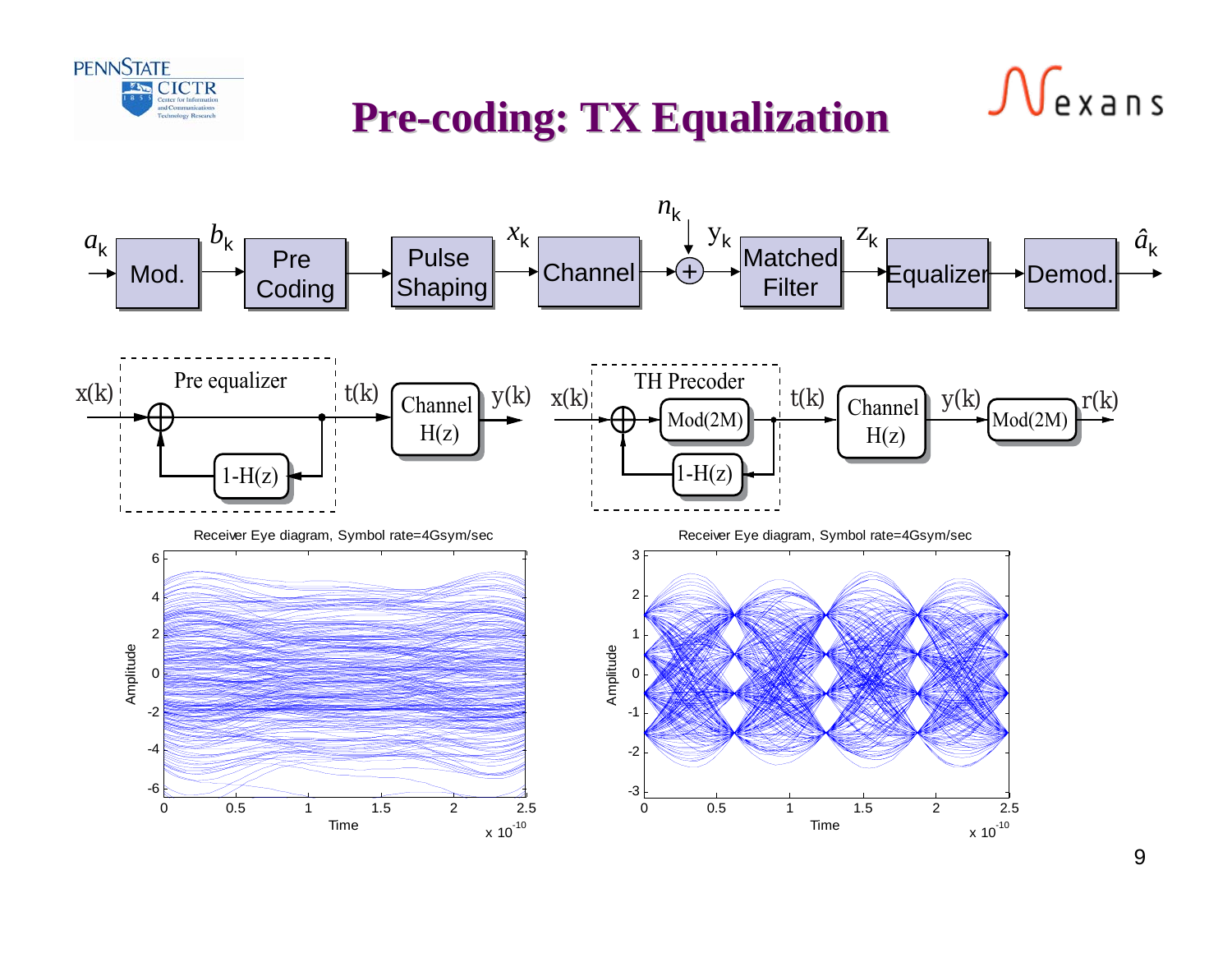

# **Pre-coding: TX Equalization coding: TX Equalization**

- With this method the received signal is ISI-free, so ideal-channel decoding can be performed at the channel output. The performance achieved is equivalent to the performance that would be obtained, provided ISI could be perfectly equalized at the receiver with decision feedback equalization.
- It can reduce error propagation and allows us to use current capacity-achieving channel codes, like LDPC in a natural setting.

## **Note**:

• TH pre-coding, requires storing a number of non-integer valued (analog) past transmitted samples.

 $\sqrt{e}$  x a n s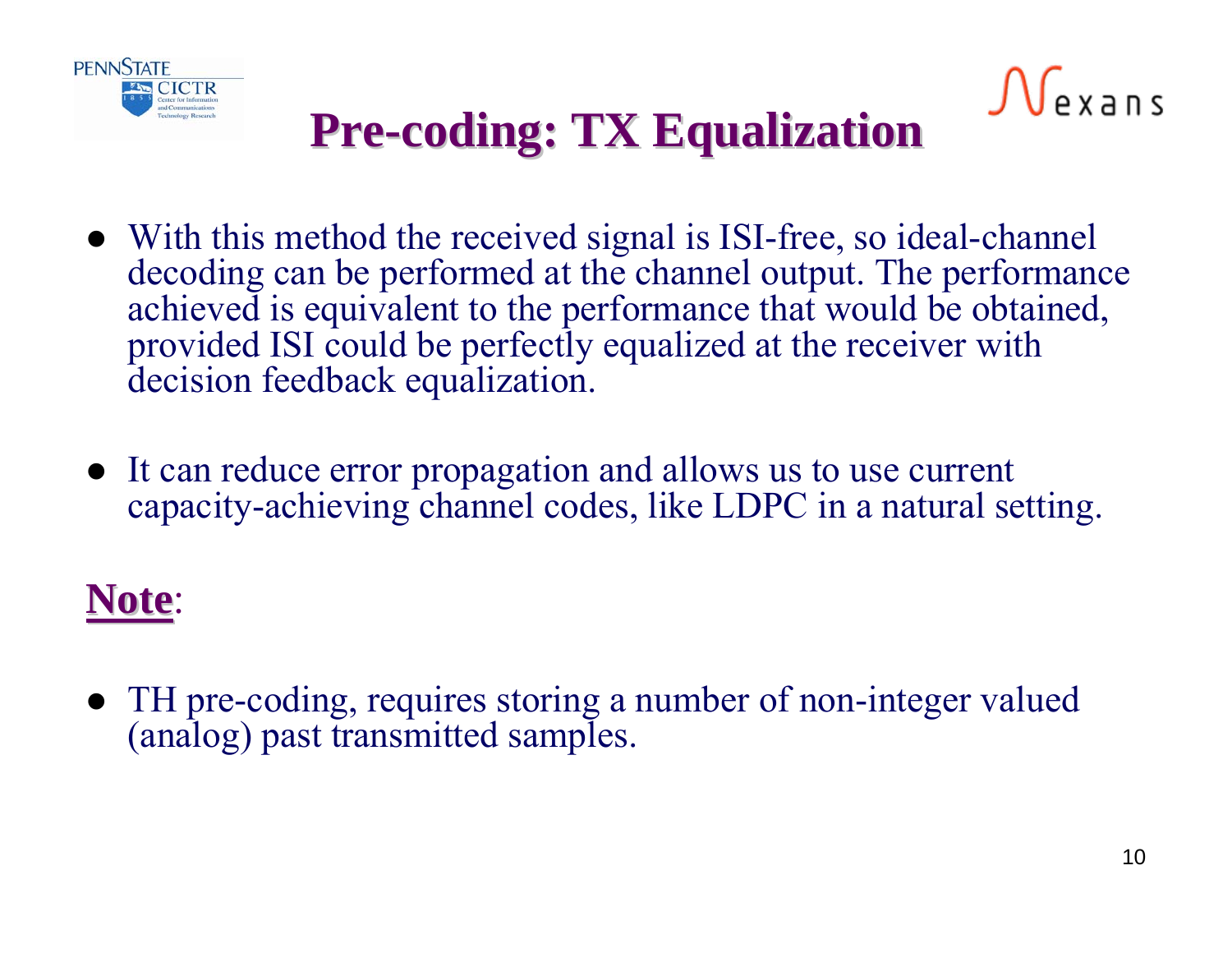

### **Trellis Coded Modulation Trellis Coded Modulation**

- The redundant coded information selects signals from expanded constellation.
- Preserves bandwidth efficiency.
- Combines coding and modulation.
- Protects the most significant bits (MSB's) by set partitioning and the least significant bits (LSB's) by increasing Euclidean distance.



 $x = n 5$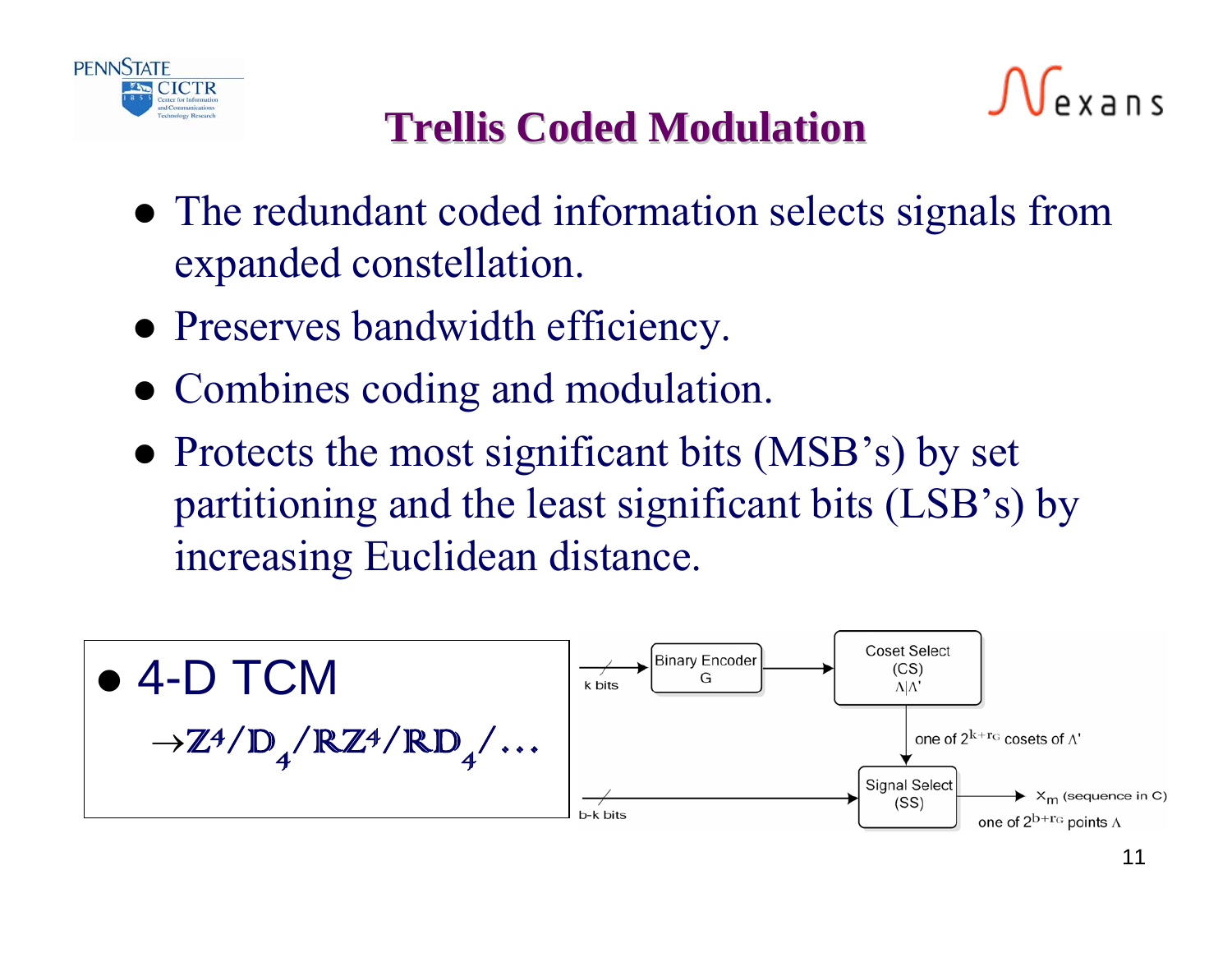



#### **Trellis Coded Modulation, Results Trellis Coded Modulation, Results**

- 4-D Trellis ( $Z^4$  or  $2 \times QAM$ )
- $\bullet$  Two 4-D TCM have been evaluated for 50m CAT-7A
	- $\rightarrow$ 35Gbps, 7 bits per symbol
	- $\rightarrow$  55 Gbps, 11 bits per symbol



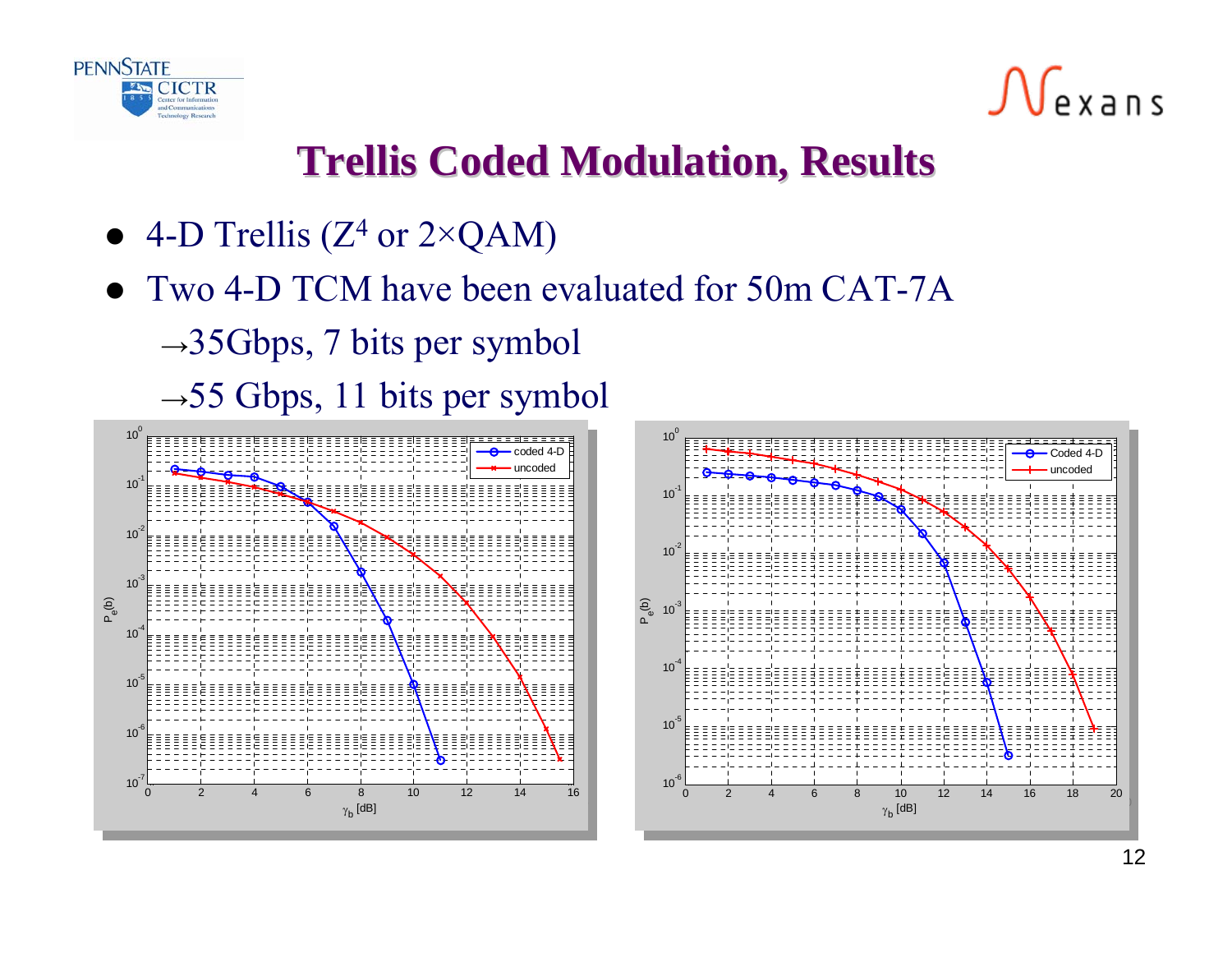

# **Low-Density Parity Check Code**

- Linear error-correcting code that has a parity check matrix H with a small number of nonzero elements in each row and column.
- Approaching Shannon capacity
	- $\rightarrow$  Irregular LDPC code with a code length 1 million. (Richardson:1999)
	- $\rightarrow$  Another design by (Chung:2001), 0.0045 dB away from capacity
- Suitable for parallel implementation
- With LDPC codes, error detection comes for free.
	- $\rightarrow$  This can be used to dynamically halt the iterations.
	- $\rightarrow$  No outer error detecting code is needed.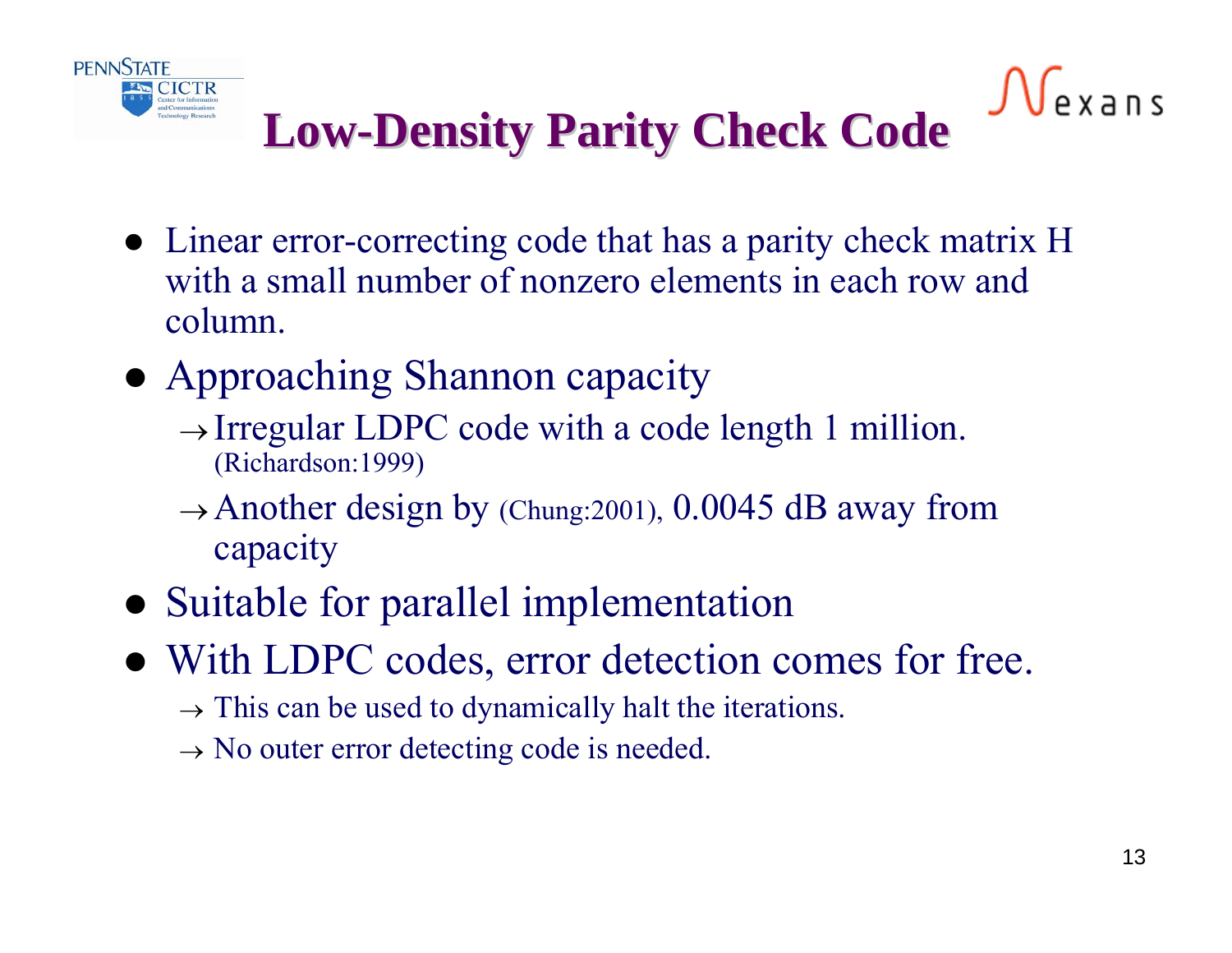

### **LDPC Results LDPC Results**

# xans

#### • LDPC (1024, 833) and LDPC (2048, 1723)



- $\bullet$ Increasing the block size improves performance, substantially.
- $\bullet$ However, long data frames introduce latency that may not be acceptable.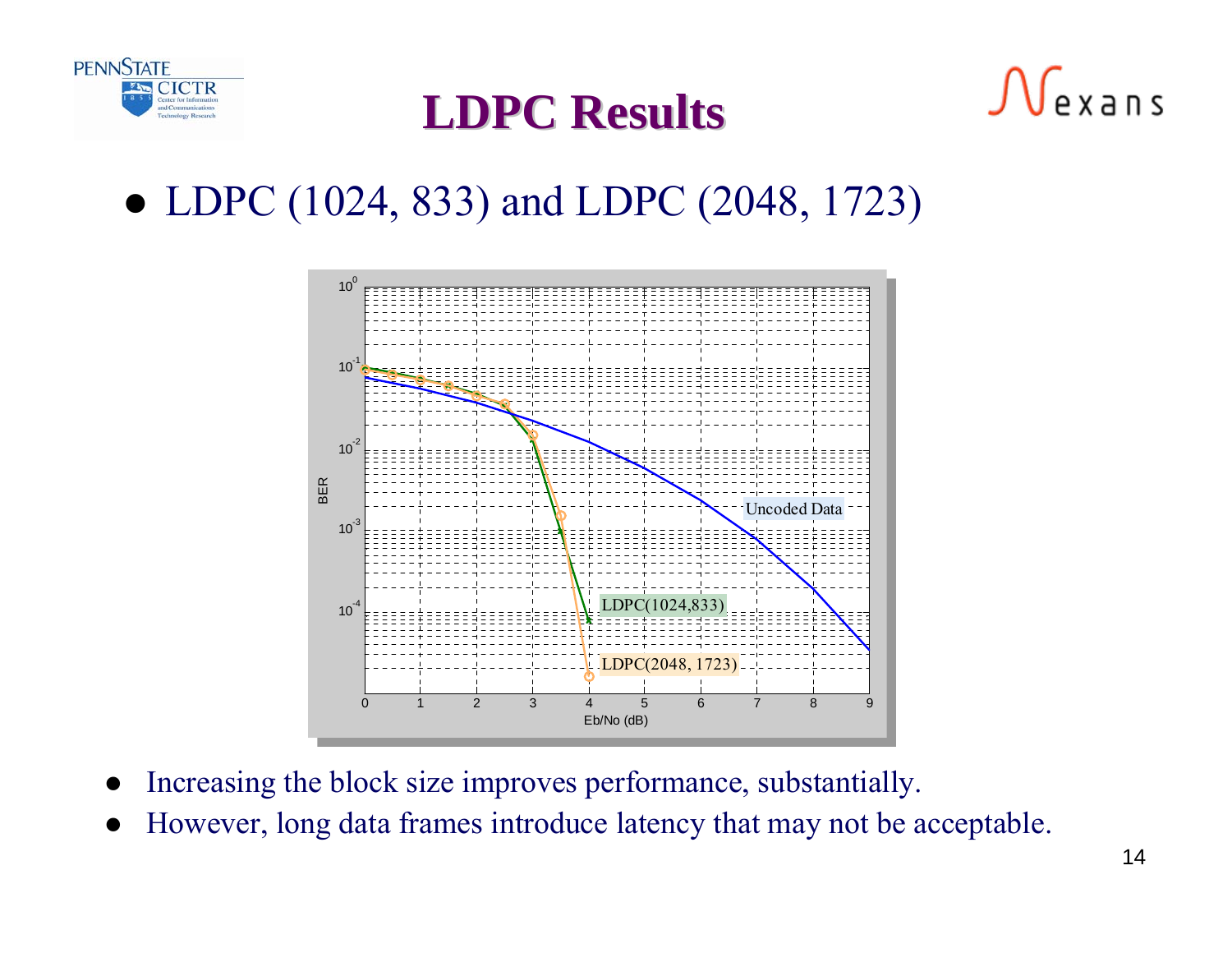



- 
- $\bullet$  Interference sources
	- $\rightarrow$  Echo
	- $\rightarrow$  FEXT
	- $\rightarrow$  NEXT
	- $\rightarrow$  Due to the great shielding, Alien X-talk is negligible for CAT-7A cables.

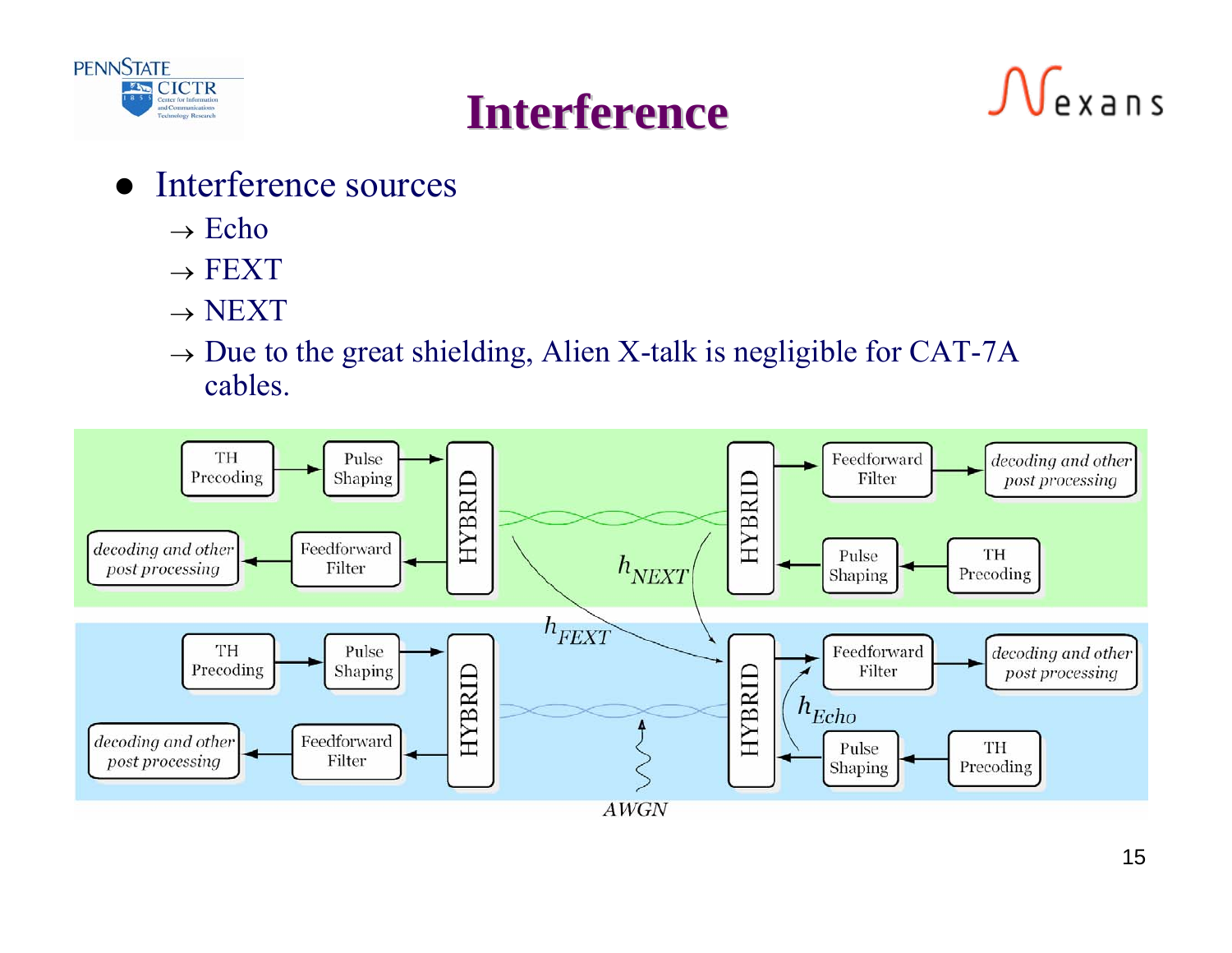

# **Interference Interference**

- $\bullet$ Major source of interference is Echo.
- $\bullet$  The interferences caused by FEXT and NEXT are well below the signal levels.
	- $\rightarrow E_{\chi}/E_{NEXT}$  = 66.1 dB
	- $\rightarrow E_{\chi}/E_{FEXT}$  = 74.9 dB
	- $\rightarrow$  But  $E_{\chi}/E_{Echo} = 9$  dB



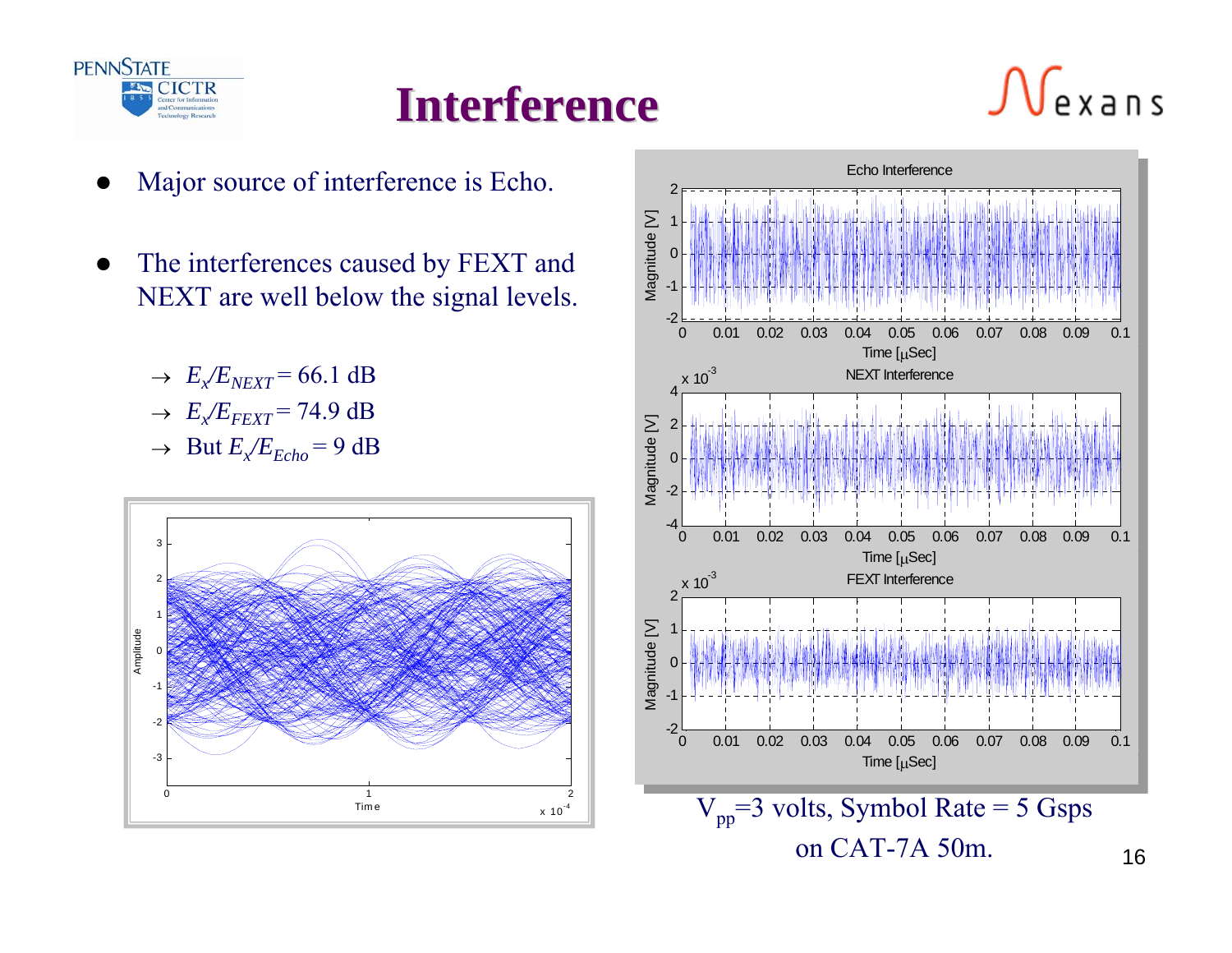

#### **Echo Canceller Echo Canceller**

 $\bullet$  Data-driven echo canceller is used, where the driving signal is the data stream at the input to the local transmitter rather than the line signal at its input (training).



• The well known *normalized least mean square* (NLMS) is used.

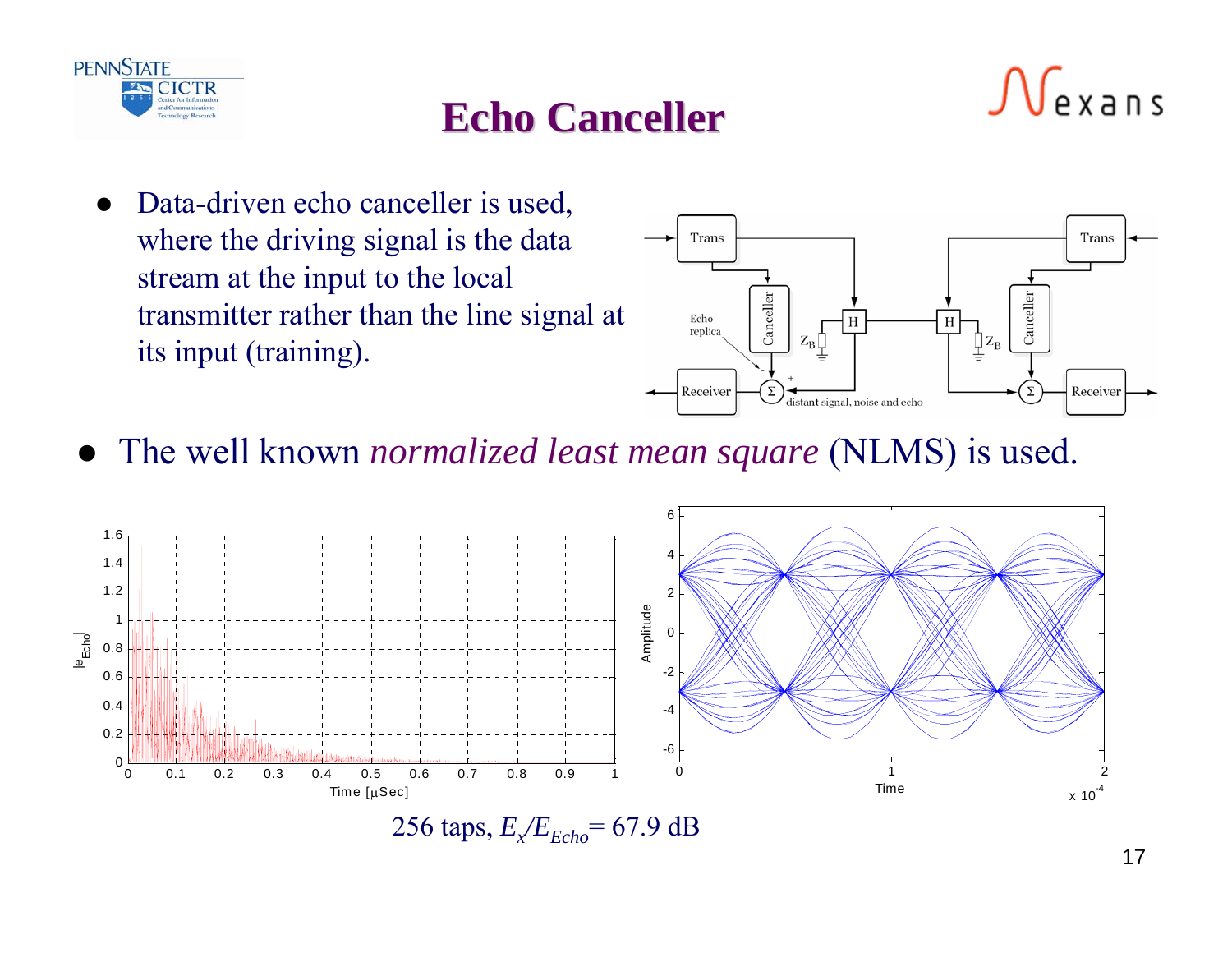

### **FEXT & NEXT Canceller FEXT & NEXT Canceller**

#### Fitted FIR model



#### Adaptive filter's error (256 taps NLMS)



#### Fitted FIR model



Adaptive filter's error (256 taps NLMS)

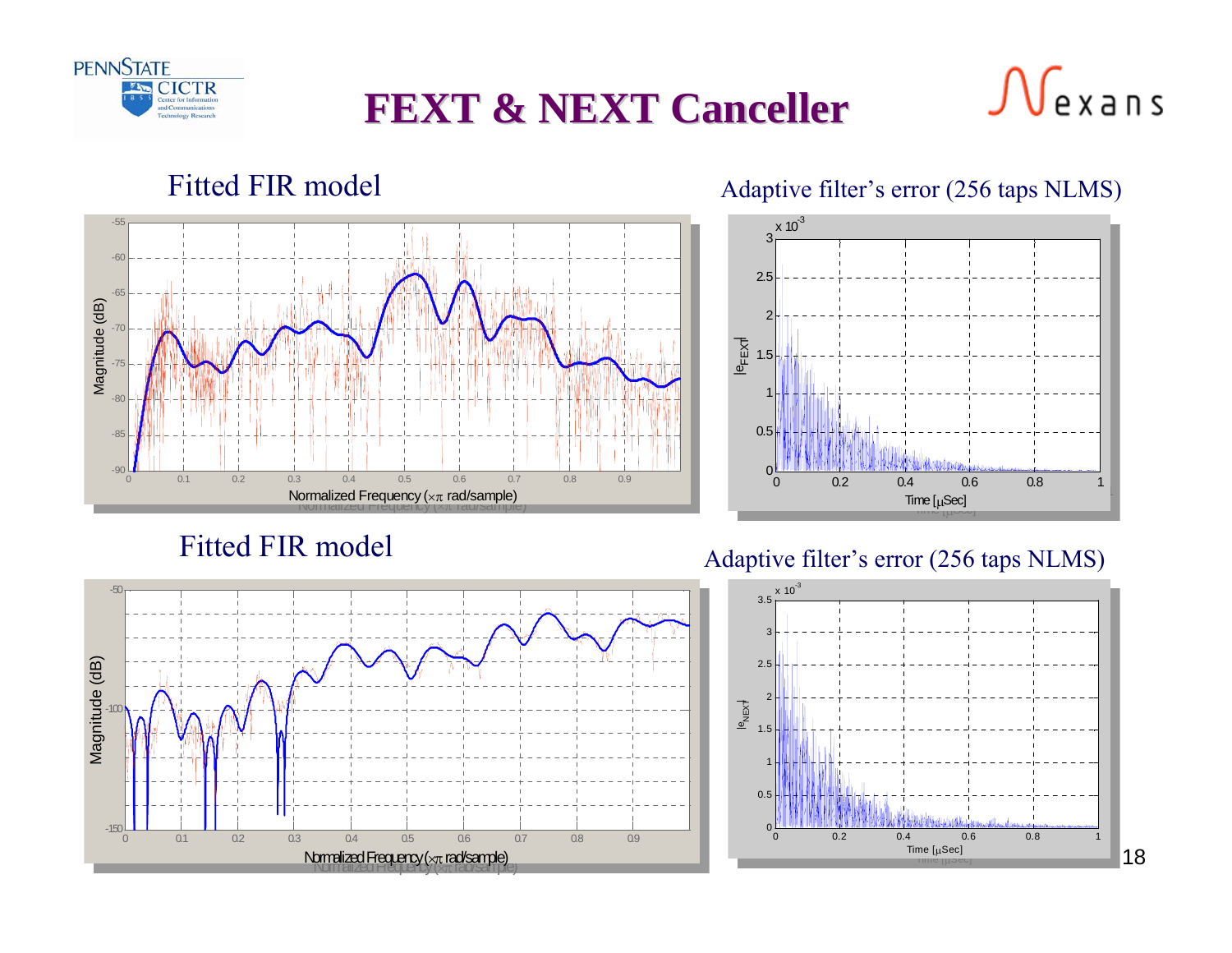# **Interference Cancellation, Results Interference Cancellation, Results**

- $\bullet$ All filters are adaptive normalized LMS.
- $\bullet$ Echo Canceller

**PENNSTATE** 

- $\rightarrow 256$  taps
- $\rightarrow E_{\chi}/E_{Echo} = 9.1$ dB before and 107 dB after cancellation
- $\rightarrow$  Total attenuation>90dB
- $\bullet$  NEXT Canceller
	- $\rightarrow 256$  taps
	- $\rightarrow E_{\chi}/E_{NEXT}$ =66.2dB before and 107.9dB after cancellation
	- $\rightarrow$  Total attenuation>41dB
- $\bullet$  FEXT Canceller
	- $\rightarrow 256$  taps
	- $\rightarrow E_{\chi}/E_{FEXT}$ =75.0dB before and 108dB after cancellation
	- $\rightarrow$  Total attenuation>33dB





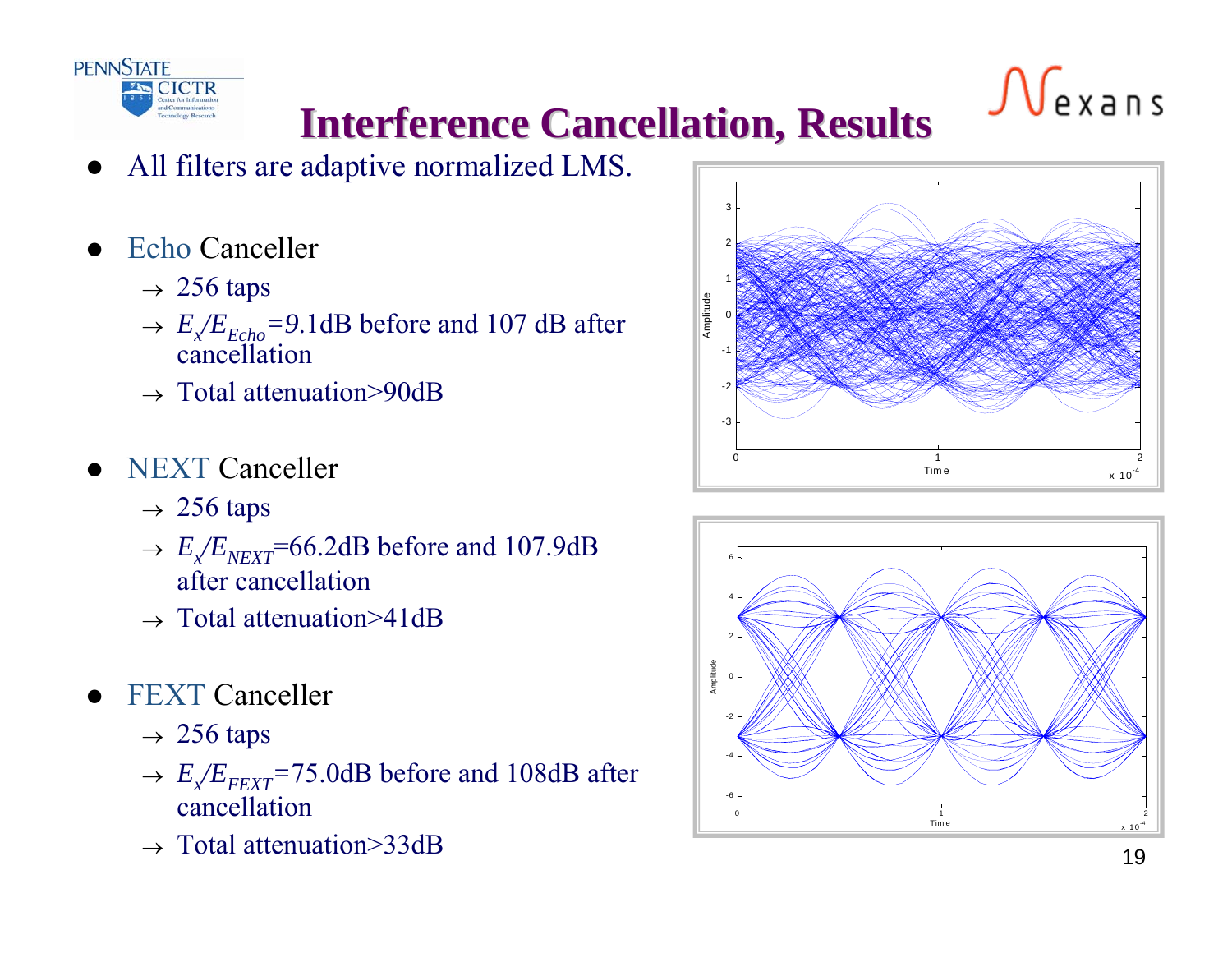

## **Conclusions Conclusions**

- $\rightarrow$  Capacity calculations done for different lengths CAT-7A cable show maximum cable length to deliver 100 G is less than 100 meters. With our assumptions, the capacity of 100 m cable is about 70 Gbps and the capacity of 50 meters cable is  $> 100$  Gbps. We expect that the maximum length to deliver 100 G is somewhere between 70 to 80 meters.
- $\rightarrow$  Pre-coding schemes prove useful for  $> 10G$  high-rate data transmissions, as well.
- $\rightarrow$  Designed multidimensional trellis-coded modulation and its performance evaluated in different scenarios.
- $\rightarrow$  Designed LDPC and assessed performance in some cases.
- $\rightarrow$  Echo, FEXT & NEXT were included in the model and proper cancellation applied. Our simulations verified that Echo is the major source of interference in these applications.

 $\mathcal{N}_{\mathsf{exp}}$